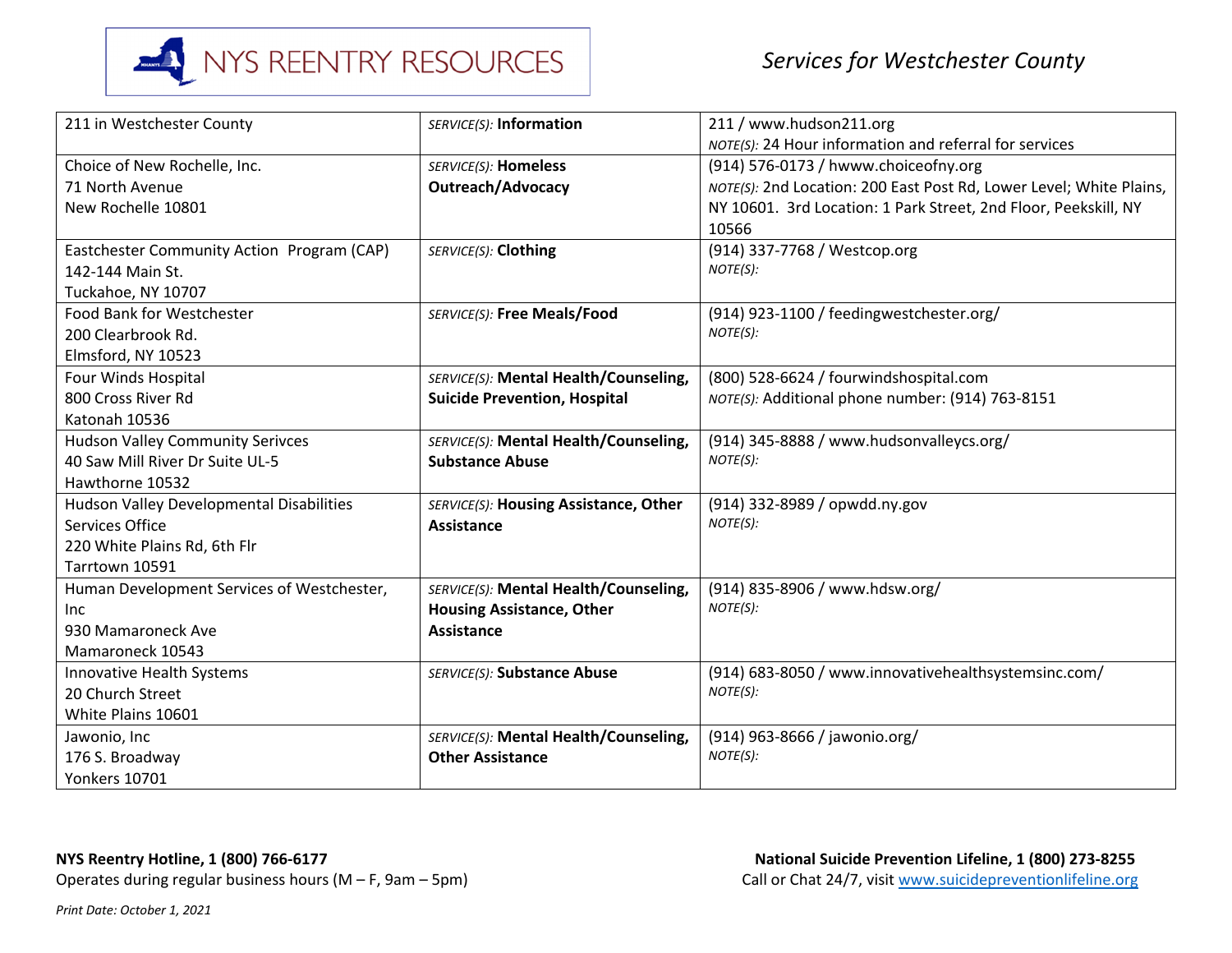

| Lexington Center for Recovery                   | SERVICE(S): Substance Abuse           | (914) 666-0191 / www.lexingtonctr.org/westchester-                   |
|-------------------------------------------------|---------------------------------------|----------------------------------------------------------------------|
| 24 Smith Avenue                                 |                                       | county/medication-assisted-treatment-program/                        |
| Mount Kisco 10701                               |                                       | NOTE(S): Chemical dependency program offering intensive and          |
|                                                 |                                       | clinic outpatient services. Specialized services for adolescents and |
|                                                 |                                       | Latinos. Multiple locations. Additional phone number: 914) 666-      |
|                                                 |                                       | 6740.                                                                |
| Lifting Up Westchester                          | SERVICE(S): Housing Assistance, Free  | (914) 949-3098 / www.liftingupwestchester.org/                       |
| 35 Orchard St                                   | Meals/Food                            | NOTE(S):                                                             |
| White Plains 10603                              |                                       |                                                                      |
| Mental Health Association of Westchester County | SERVICE(S): Mental Health/Counseling  | (914) 345-0700 / www.mhawestchester.org                              |
| Mt Kisco, NY 10549                              |                                       | NOTE(S):                                                             |
| Mental Health Empowerment Project, Inc. - Rise  | SERVICE(S): Other Assistance          | (914) 664-3444 / www.mhepinc.org                                     |
| Center                                          |                                       | NOTE(S): Peer Support; Justice Involved Recovery Coach               |
| 6 Gramatan Ave, Ste 206                         |                                       |                                                                      |
| Mount Vernon 10550                              |                                       |                                                                      |
| Montefiore Mount Vernon Hospital                | SERVICE(S): Mental Health/Counseling, | (914) 664-8000 / www.montefiorehealthsystem.org                      |
| 12 North 7th Ave.                               | <b>Healthcare</b>                     | NOTE(S):                                                             |
| Mount Vernon, NY 10550                          |                                       |                                                                      |
| Mount Vernon Neighborhood Health Center         | SERVICE(S): Healthcare                | (914) 699-7200 / www.mvnhc.org/                                      |
| 107 West Fourth St.                             |                                       | NOTE(S):                                                             |
| Mount Vernon, NY 10550                          |                                       |                                                                      |
| <b>NAMI Westchester</b>                         | SERVICE(S): Other Assistance          | (914) 592-5458 / www.namiwestchester.org                             |
| 100 Clearbrook Rd                               |                                       | NOTE(S): Advocacy, support, and self-help for individuals and        |
| Elmsford 10523                                  |                                       | families.                                                            |
| Northern Westchester Hospital Center            | SERVICE(S): Healthcare                | (914) 666-1200 / nwhc.net                                            |
| 400 E. Main St.                                 |                                       | NOTE(S): 24 Hour Emergency and Inpatient Services                    |
| Mt. Kisco, NY 10549                             |                                       |                                                                      |
| <b>Phelps Memorial Hospital Center</b>          | SERVICE(S): Mental Health/Counseling, | (914) 366-3000 / phelps.northwell.edu/                               |
| 701 North Broadway                              | <b>Healthcare, Substance Abuse</b>    | NOTE(S):                                                             |
| Sleepy Hollow, NY 10591                         |                                       |                                                                      |
| Rockland Psychiatric Center (RPC)               | SERVICE(S): Mental Health/Counseling, | (845) 359-1000 / omh.ny.gov/omhweb/facilities/rppc/                  |
| 140 Old Orangeburg Road, Box 140                | Hospital                              | NOTE(S):                                                             |
| Orangeburg 10962                                |                                       |                                                                      |

## **NYS Reentry Hotline, 1 (800) 766-6177**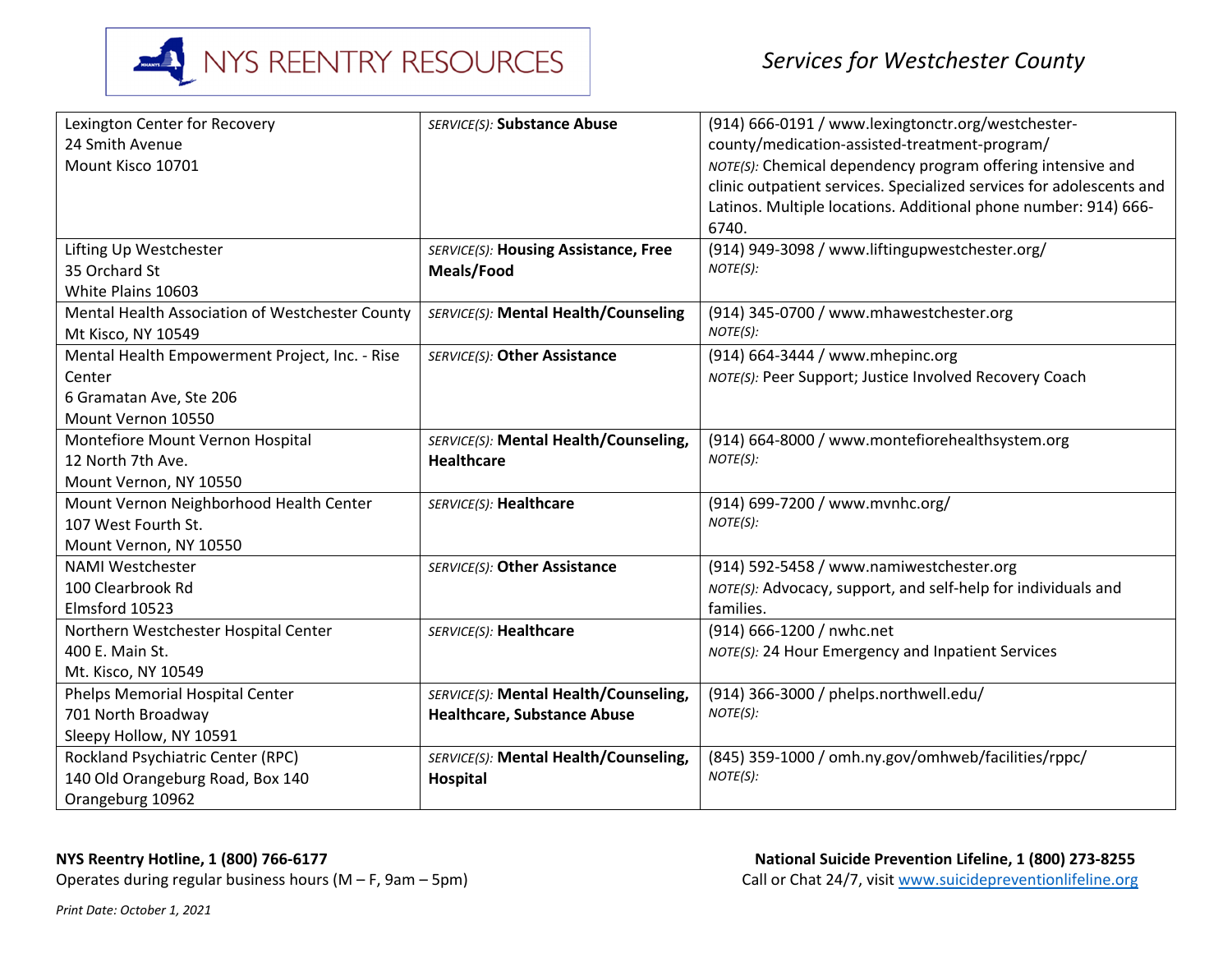

| Russell. E. Blaisdell Addiction Treatment Center  | SERVICE(S): Substance Abuse           | (845) 359-8500 /                                                   |
|---------------------------------------------------|---------------------------------------|--------------------------------------------------------------------|
| 140 Old Orangeburge Road, Box 140                 |                                       | NOTE(S):                                                           |
| Orangeburg 10962                                  |                                       |                                                                    |
| Search For Change, Inc.                           | SERVICE(S): Mental Health/Counseling, | (914) 428-5600 / searchforchange.com                               |
| 115 E. Stevens Ave, Ste 203                       | <b>Housing Assistance</b>             | NOTE(S):                                                           |
| Valhalla 10595                                    |                                       |                                                                    |
| St. John's Riverside Hospital - ParkCare Pavilion | SERVICE(S): Mental Health/Counseling, | (914) 964-7300 / www.riversidehealth.org/                          |
| 2 Park Ave                                        | <b>Substance Abuse, Hospital</b>      | NOTE(S):                                                           |
| <b>Yonkers 10703</b>                              |                                       |                                                                    |
| St. Joseph's Medical Center                       | SERVICE(S): Mental Health/Counseling, | (914) 378-7000 / www.saintjosephs.org                              |
| 127 South Broadway                                | Healthcare, Substance Abuse,          | NOTE(S):                                                           |
| Yonkers, NY 10701                                 | <b>Suicide Prevention</b>             |                                                                    |
| St. Vincent's Hospital                            | SERVICE(S): Mental Health/Counseling, | (914) 967-6500 / www.stvincentswestchester.org                     |
| 275 North St                                      | <b>Substance Abuse, Suicide</b>       | NOTE(S): CRISIS PREVENTION AND RESPONSE TEAM: (914) 925-           |
| Harrison 10528                                    | <b>Prevention, Hospital</b>           | 5959. St. Vincent's Hospital is a Division of St. Joseph's Medical |
|                                                   |                                       | Center. Referral Service: (855)-239-0019.                          |
| The Guidance Center of Westchester                | SERVICE(S): Mental Health/Counseling, | (914) 613-0700 /                                                   |
| 150 Huguenot St                                   | <b>Housing Assistance, Substance</b>  | NOTE(S): Also has a location at 256 Washington St, Mt Vernon, NY   |
| New Rochelle 10801                                | <b>Abuse, Other Assistance</b>        | 10553.                                                             |
|                                                   |                                       |                                                                    |
| The New York Presbyterian Hospital                | SERVICE(S): Mental Health/Counseling, | (888) 694-5700 / www.nyp.org/psychiatry                            |
| 21 Bloomingdale Road                              | <b>Healthcare</b>                     | NOTE(S):                                                           |
| White Plains, NY 10605                            |                                       |                                                                    |
| Veterans Administration - Hudson Valley Health    | SERVICE(S): Information, Mental       | (914) 737-4400 / www.hudsonvalley.va.gov/                          |
| Care System                                       | <b>Health/Counseling, Substance</b>   | NOTE(S):                                                           |
| 2094 Albany Post Rd                               | Abuse, Hospital                       |                                                                    |
| Montrose, NY 10548                                |                                       |                                                                    |
| Veterans Service Agency of Westchester County     | SERVICE(S): Veterans                  | (914) 995-2000 / veterans.westchestergov.com                       |
| 148 Martine Avenue                                |                                       | NOTE(S):                                                           |
| White Plains, NY 10601                            |                                       |                                                                    |
| <b>Westchester County Department of Community</b> | SERVICE(S): Mental Health/Counseling, | (914) 995-5220 / mentalhealth.westchestergov.com                   |
| <b>Mental Health</b>                              | Homeless Outreach/Advocacy,           | NOTE(S):                                                           |
| 112 East Post Rd.                                 | <b>Substance Abuse</b>                |                                                                    |
| White Plains, NY 10601                            |                                       |                                                                    |

**NYS Reentry Hotline, 1 (800) 766-6177**